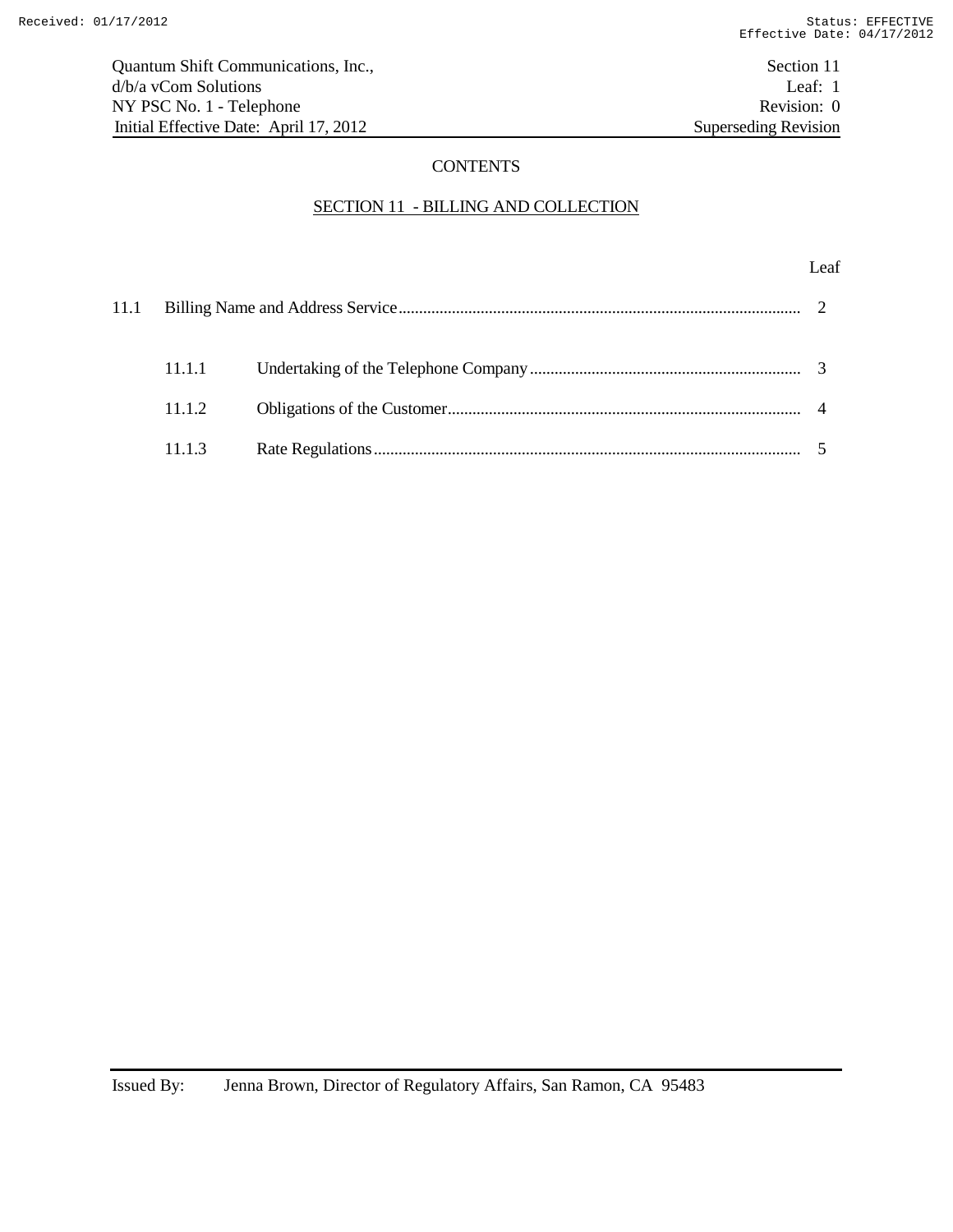| Quantum Shift Communications, Inc.,    | Section 11                  |
|----------------------------------------|-----------------------------|
| d/b/a yCom Solutions                   | Leaf: $2$                   |
| NY PSC No. 1 - Telephone               | Revision: 0                 |
| Initial Effective Date: April 17, 2012 | <b>Superseding Revision</b> |

#### 11.1 Billing Name and Address Service

Billing Name and Address (BNA) Service is the provision of the complete billing name, street address, city or town, state and zip code for a telephone number assigned by the Telephone Company.

BNA Service is provided for the sole purpose of permitting the customer to bill its telephonic communications services to its end users and may not be resold or used for any other purpose, including marketing activity such as market surveys or direct marketing by mail or by telephone.

The customer may not use BNA information to bill for merchandise, gift certificates, catalogs or other services or products.

BNA Service is provided on both a manual and a mechanized basis. On a manual basis, the information will be provided by voice telecommunications or by mail, as appropriate. On a mechanized basis, the information will be entered on magnetic tape containing recorded customer messages.

BNA information is furnished for sent-paid, collect, bill to third number, 700 and 900 service messages and messages charged to a calling card that is resident in the Telephone Company's database. In addition, BNA information for messages originated from data terminal numbers (DTNs) for data communications services is furnished on a manual basis only.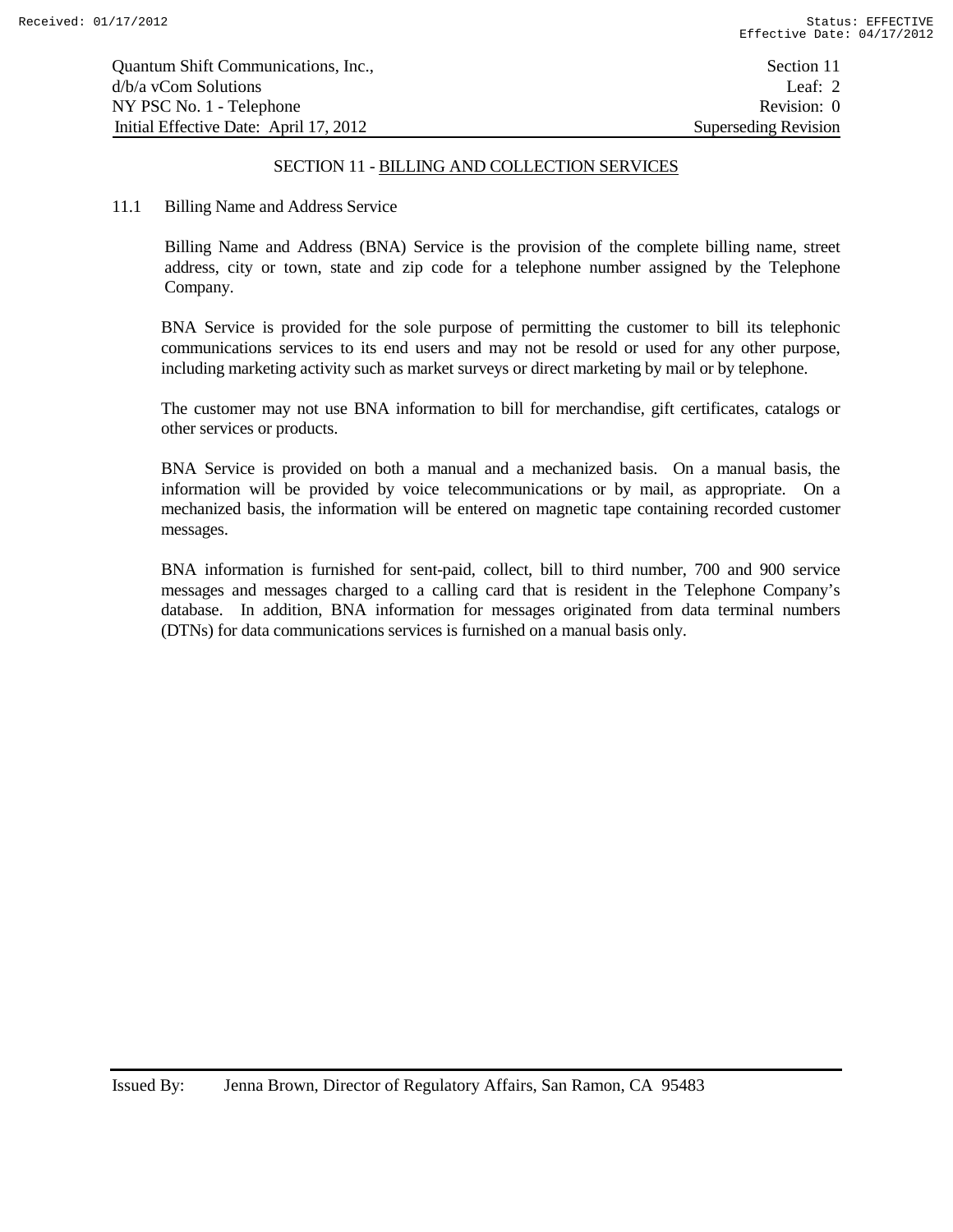- 11.1 Billing Name and Address Service
	- 11.1.1 Undertaking of the Telephone Company
		- A. A request for information on over 100 and up to 500 telephone numbers should be mailed to the Telephone Company. The Telephone Company will provide the response by first class U.S. Mail within ten (10) business days.
		- B. Upon receipt of a magnetic tape of recorded customer messages, the Telephone Company will, at the request of the customer, provide BNA service on a mechanized basis. The tape of messages may be provided by the customer or, where the customer subscribes to Recording Service, may be the output from that service. The Telephone Company will enter the BNA information on the recorded message tape and send the tape to the customer by first class U.S. Mail. Other methods of delivering the data may be negotiated, and charges based on cost will apply.

The Telephone Company will provide a response to customer-provided tapes by mail within six (6) business days of receipt. The Telephone Company will process and mail tapes which are the output of Recording Service every fifth business day.

- C. The Telephone Company will specify the format in which requests and tapes are to be submitted.
- D. The BNA information will be provided for the calling number furnished to the extent a billing name and address exists in the Telephone Company records, including non-published and non-listed numbers. If the billing name and address information for a specific calling number is confidential due to legal, national security, end user or regulatory imposed requirements, the Telephone Company will provide an indicator on the confidential records.
- E. The Telephone Company will provide the most current BNA information resident in its data base. Due to normal end user account activity, there may be instances where the BNA information provided is not the BNA that was applicable at the time the message originated.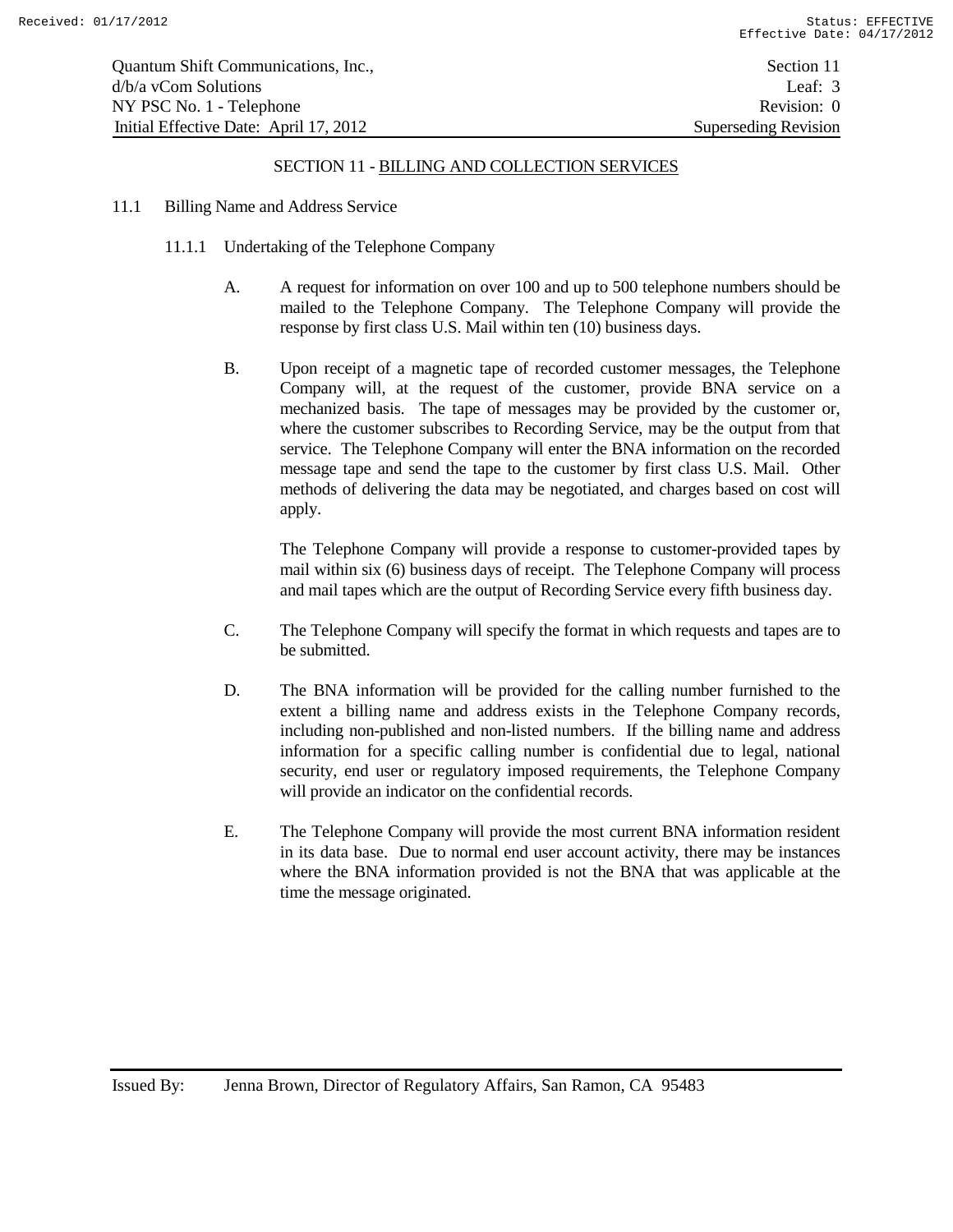- 11.1 Billing Name and Address Service (Cont'd)
	- 11.1.2 Obligations of the Customer
		- A. With each order for BNA Service, the customer shall identify the authorized individual and address to receive the BNA information.
		- B. A customer which orders BNA Service on a mechanized basis and which intends to submit tapes of record messages for processing must provide the Telephone Company with an acceptable test tape or transmission which includes all call types for which BNA information may be requested.
		- C. The customer shall institute adequate internal procedures to insure that BNA information, including that related to non-published and non-listed numbers is used only for the purpose set forth in this tariff and that BNA information is available only to those customer personnel or agents with a need to know the information. The customer must handle all billing name and address information designated as confidential by the Telephone Company in accordance with Telephone Company's procedures concerning confidential information. The Telephone Company will provide to the customer a statement of its procedures concerning confidential information.
		- D. The customer shall not publicize or represent to others that the Telephone Company jointly participates with the customer in the development of the customer's end user records, accounts, data bases or market data, records, files and data bases or other systems it assembles through the use of BNA service.
		- E. When the customer orders BNA Service for both interstate and intrastate messages, the projected percentage of interstate use must be provided in a whole number to the Telephone Company. The Telephone Company will designate the number obtained by subtracting the projected interstate percentage from 100 (100 projected interstate percentage  $=$  intrastate percentage) as the projected intrastate percentage.

This whole number percentage will be used by the Telephone Company to apportion the rates and nonrecurring charges between interstate and intrastate in those circumstances where the recorded message detail is not sufficient to permit the Telephone Company to determine the appropriate jurisdiction. This percentage will remain in effect until a revised report is received as set forth following.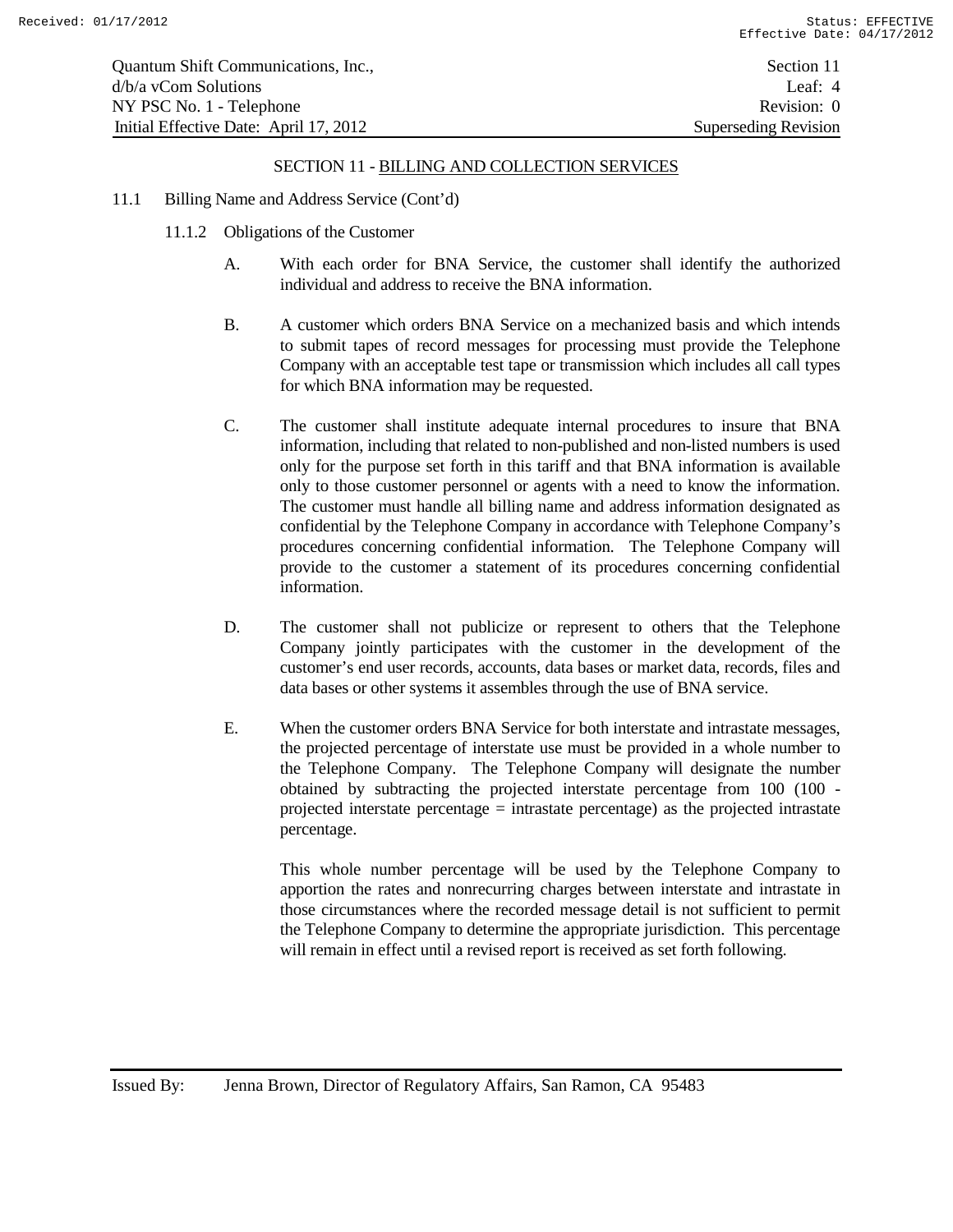- 11.1 Billing Name and Address Service (Cont'd)
	- 11.1.2 Obligations of the Customer (Cont'd)
		- E. (Cont'd)

Effective on the first of January, April, July and October of each year, the customer may update the jurisdictional report. The customer shall forward to the Telephone Company, to be received no later than 20 calendar days after the first of each such month, a revised report showing the interstate percentage of use for the past three months ending the last day of December, March, June and September, respectively. Except where jurisdiction can be determined from the recorded message detail, the revised report will serve as the basis for the next three months billing and will be effective on the bill date in the following month (i.e., February, May, August and November). No prorating or back billing will be done based on the report. If the customer does not supply the report, the Telephone Company will assume the percentages to be the same as those provided in the last quarterly report. For those cases in which a quarterly report has never been received from the customer, the Telephone Company will assume the percentages to be the same as those provided in the order for service.

- F. The Telephone Company shall use reasonable efforts to provide accurate and complete lists. The Telephone Company makes no warranties, expressed or implied, as to the accuracy or completeness of these lists.
- 11.1.3 Rate Regulations
	- A. Service Establishment Charges apply for the initial establishment of BNA service on a manual basis, for the initial establishment of BNA service on a mechanized basis and for establishment of a Master BNA List for a customer.
	- B. A charge applies for each request for BNA information for a telephone number or DTN number on a manual basis. A charge applies for each message processed to supply BNA information on a mechanized basis.

The Telephone Company will keep a count of the requests and of the messages processed. The Telephone Company will bill the customer in accordance with these counts whether or not the Telephone Company was able to provide BNA information for all requests and messages.